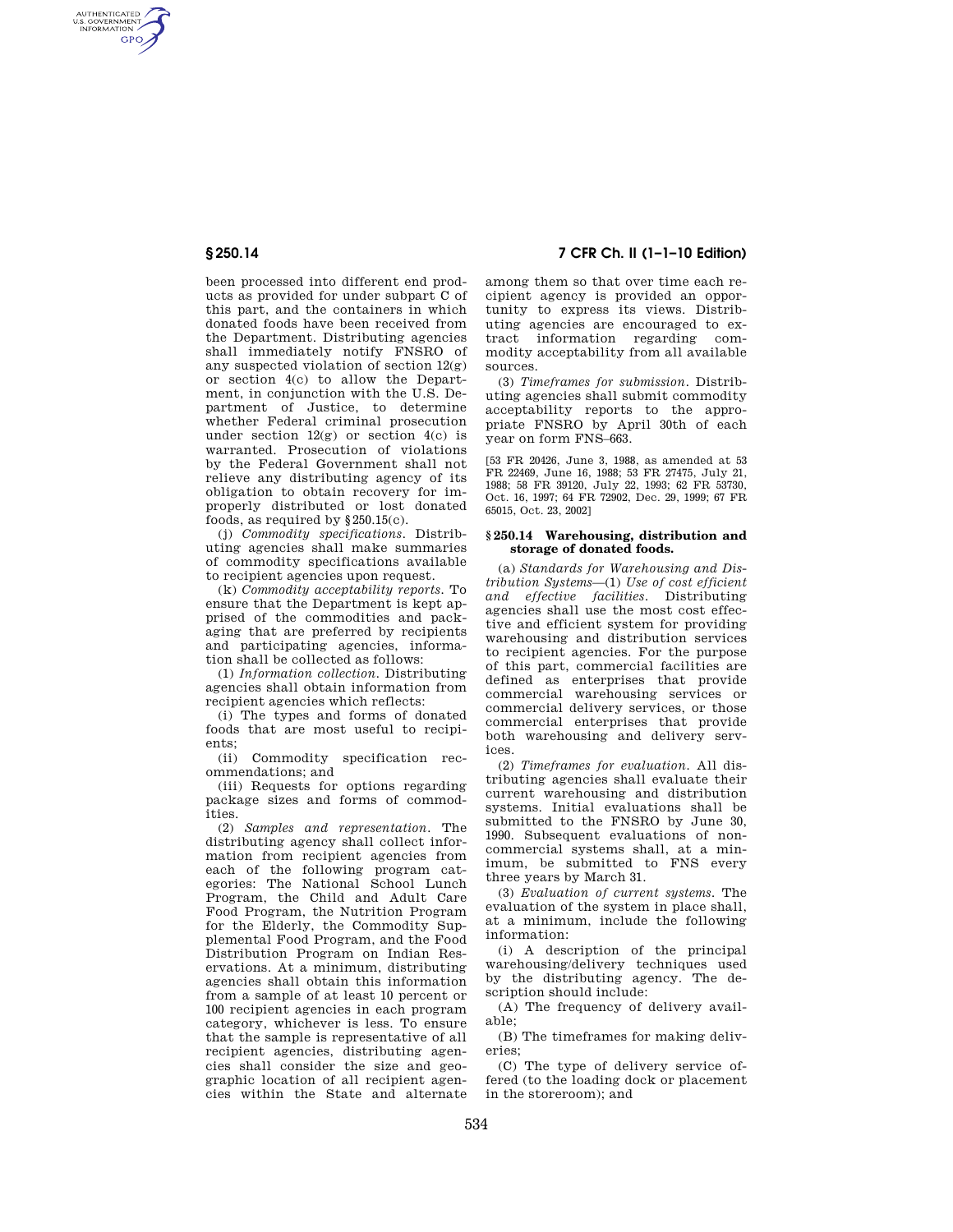## **Food and Nutrition Service, USDA § 250.14**

(D) The system for recipient agencies to order specific amounts of food from available inventory; and

(ii) An estimate of all costs that will be incurred in administering the Food Distribution Program for the upcoming school year. These costs include transportation, storage and handling of donated foods (if the current distributing agency system does not include delivery to recipient agencies, identification of costs incurred by recipient agencies to pick up commodities at a warehouse and to deliver the food to a centralized storage facility or the individual preparation sites), salaries of persons directly connected with the administration of the program and other program related expenses. These expenses shall include fringe benefits, travel expenses, rent, utilities, accounting/auditing services to recipient agencies such as the costs for administering and monitoring the State's processing program, and technical assistance workshops.

(4) *Comparison of existing system with commercial systems.* All distributing agencies which do not use commercial facilities for a basic level of warehousing and distribution services shall compare the cost of warehousing and distributing commodities under their current system with the cost of comparable services under a commercial system for the upcoming school year.

(i) The cost comparison shall be made between the cost of providing a basic level of service under its current system and the cost of obtaining an equivalent level of service from commercial facilities. This basic level of service shall consist of the transportation, storage and handling of donated food from the time of delivery by the Department to a distributing agency until delivery to a recipient agency's centralized storage facility or individual preparation sites and shall include monthly deliveries of donated food to all recipient agencies except those that have agreed to less frequent deliveries.

(ii) A distributing agency may base its cost comparison on a level of service in excess of the basic level and/or on services not currently provided. In all cases, the comparison must be made on the costs of providing a comparable level of service under the existing system (as identified in  $§250.14(a)(2))$ versus a commercial system.

(iii) If a distributing agency is unable to locate any commercial facilities expressing interest in providing the basic level of warehousing and distribution services, the distributing agency shall indicate this in its cost comparison submission, together with documentation of its efforts to obtain cost estimates from commercial facilities.

(iv) All initial data regarding the cost of the current warehousing and distribution system and the cost for comparable commercial facilities shall be submitted to the FNSRO by June 30, 1990. Subsequent cost comparisons shall, at a minimum, be submitted to FNS once every three years by March 31.

(5) *Approval to use other systems.* Distributing agencies that do not implement a commercial warehousing and distribution system shall apply to the FNSRO for approval to use other facilities and must demonstrate that other facilities are more cost effective and efficient. All requests for a waiver shall be accompanied with a full evaluation of the existing system complete with cost comparison data. Each request will be considered on a case by case basis. Initial requests for approval of alternative systems shall be submitted to the FNSRO by June 30, 1990. Subsequent requests shall, at a minimum, be submitted to the FNSRO once every three years by March 31.

(6) *System implementation.* (i) Distributing agencies shall implement the most cost effective and efficient system for warehousing and distribution services to recipient agencies by July 1, 1991. Unless otherwise approved by the FNSRO, subsequent to July 1, 1991, a distributing agency shall convert to a commercial system within six months of:

(A) The date of submission of evaluation and cost comparison data indicating that a commercial system is more cost effective and efficient (if no request for approval of an alternate system is made); or

(B) The date of the denial of a request to use an alternative system.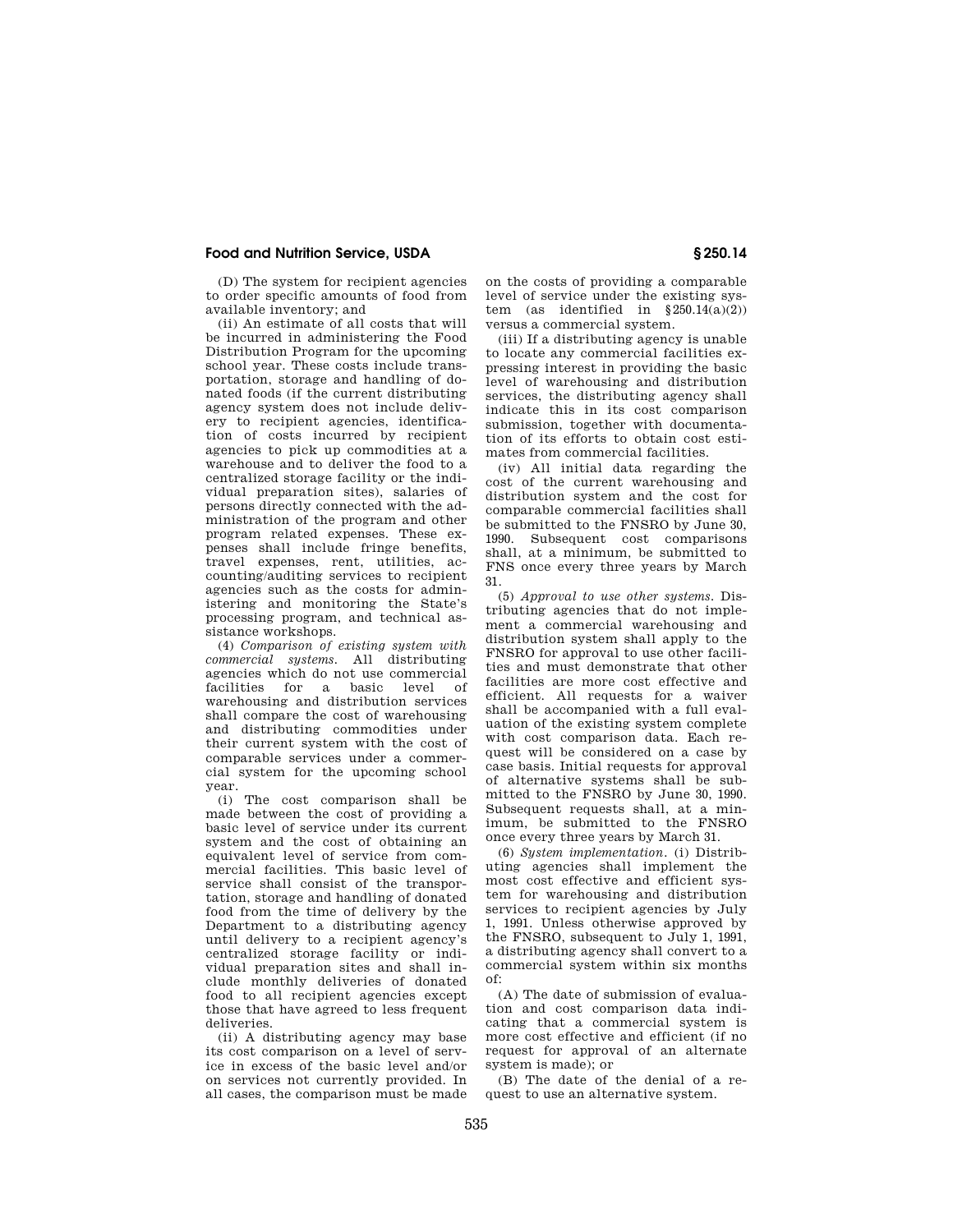(ii) If at any time FNS determines that the warehousing and distribution system in place is not cost effective or efficient, the distributing agency will be required to reevaluate its system (including a cost comparison and request for continued approval to use an alternative system) in accordance with this subsection within 90 days of notification by the FNSRO.

(7) *Revisions in system.* All distributing agencies (using either commercial or noncommercial systems) shall request approval from the FNSRO at least 90 days in advance of any planned reduction in the level of service provided or any increase in distribution charges beyond normal inflation. If FNS determines the proposed changes are inappropriate, FNS may require the distributing agency to submit additional justification, deny the request, or request a reevaluation of the system in accordance with paragraph  $(a)(6)(ii)$ of this section.

(b) *Standards for storage facilities.* Distributing agencies, subdistributing agencies and recipient agencies shall provide facilities for the handling, storage and distribution of donated foods which:

(1) Are sanitary and free from rodent, bird, insect and other animal infestation;

(2) Safeguard against theft, spoilage and other loss;

(3) Maintain foods at proper storage temperatures;

(4) Excepting recipient agencies, stock and space foods in a manner so that USDA-donated foods are readily identified;

(5) Store donated food off the floor in a manner to allow for adequate ventilation; and

(6) Take other protective measures as may be necessary.

Distributing agencies, subdistributing agencies and recipient agencies shall ensure that storage facilities have obtained all required Federal, State and/ or local health inspections and/or approvals and that such inspection/approvals are current.

(c) *Reviews.* All distributing agencylevel storage facilities shall be reviewed annually. Distributing agencies shall ensure that subdistributing and recipient agencies conduct annual re-

**§ 250.14 7 CFR Ch. II (1–1–10 Edition)** 

views of their respective storage facilities. Documentation shall be maintained on file at the distributing agency or local level as appropriate to reflect compliance with this section, including documentation of corrective action in cases of noncompliance. Corrective action must be taken immediately on all deficiencies identified in the review and the result of the corrective action must be forwarded to the distributing agency. Where applicable, the distributing agency shall determine and pursue claims in accordance with §250.15(c).

(d) *Contracts.* When contracting for storage facilities, distributing agencies and subdistributing agencies shall enter into written contracts to be effective for no longer than five years, including option years extending a contract. Before the exercise of option years, the storage facility shall update all pertinent information and demonstrate that all donated foods received during the previous contract period have been accounted for. The contract shall, at a minimum, contain the following:

(1) Assurance that the storage facilities will be maintained in accordance with the standards specified in paragraph (b) of this section;

(2) Evidence that donated food shall be clearly identified;

(3) Assurance that an inventory system shall be maintained and an annual physical inventory will be conducted; and reconciled with the inventory records;

(4) Beginning and ending dates of the contract;

(5) A provision for immediate termination of the contract due to noncompliance on the part of the warehouse management;

(6) A provision allowing for termination of the contract for cause by either party upon 30 days written notification;

(7) The amount of any insurance coverage, which has been purchased to protect the value of food items which are being stored; and

(8) Express written consent for inspection and inventory by the distributing agency, subdistributing agency,